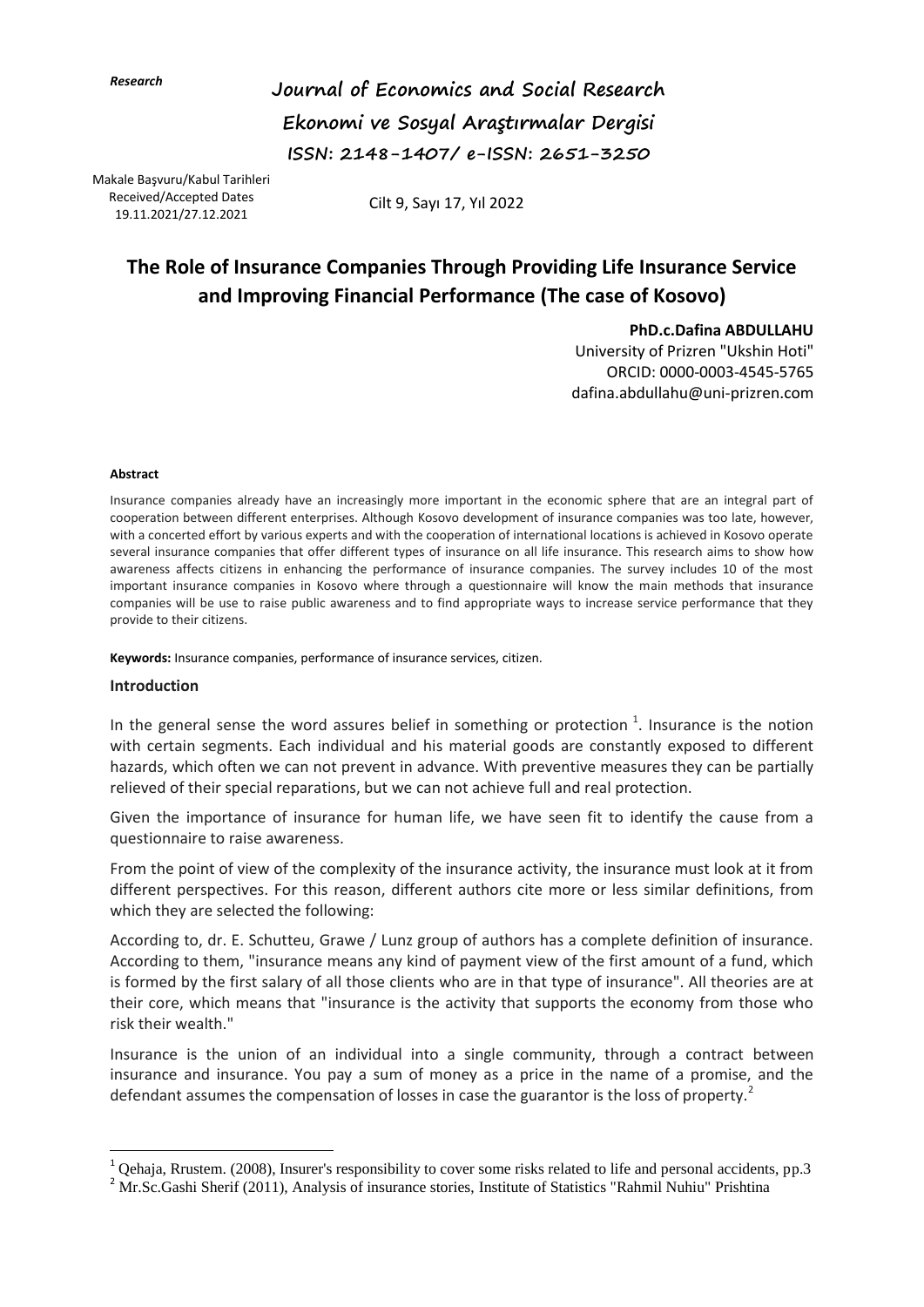The methodology of the paper is related to the collection of data from the questionnaire as from these data it results that the analysis of civic awareness is a factor in the performance of companies in relation to life insurance, therefore from all this we formulate the hypotheses of the study:

*H0. Increasing the number of customers does not affect the performance of insurance companies*

*HA. The increase in the number of clients affects the increase of the performance of insurance companies*

#### **Literature review**

All life insurance awareness enhances the performance of the companies that provide these services. The main goal is to increase the number of people to become clients of insurance companies and at the same time this brings positive effects in increasing the target for the company. Cooperation and mediation between the two parties will bring success to each of them.

*According to Kobylanski and Pawlowska (2012)* from the findings of their study they recommended that the government should take over the public education awareness of customer satisfaction for life insurance. Also the findings that life insurance companies have money of strategic leaders for adapting systems and methodological methods for creating life insurance awareness so that they can evaluate the life insurance function.

*According to Partha Sarathi Choudhuri (2014)* the circumstances that raise customer awareness for life insurance are primarily agents who are the leading manufacturers who have a role in life insurance, second is technology, then advertising, media and finally employees.

*According to Dr. N. Kathirvel, S. Radhamani (2014)* citizens 'awareness according to respondents and analyzes made is achieved more by people over the age of 40, education is the basic element for citizens' awareness, those who have a high level of education possess more policies insurance compared to the illiterate. People who have businesses have a high level of awareness while professionals have a low level. Life insurance is important for life.

*Cummins, J.D.,& Sommer,D.W. (1996)* Their paper is based on a model the price of theories of the theory of a positive correlation between insurance capital and risk. The incentives of managers to determine capital and risk in insurance markets play an important role. For this we can say that there is a kind of risk of solvency and these insurances.

*Ramin G,B., Reza, A., Saeid Sh,K. Sarfaraz H,Z., Romualdas B, and Abbas (2020*). The authors from their findings proposed an integrated AHP-PCA-DEA model to rank Iranian insurance companies. Fourteen insurance companies were evaluated using 13 sustainability performance indices as a practical way, real world problem. The proposed model made a rapid assessment of sustainability performancepossible, which saved a large amount of computational costs by reducing the number of indices needed for an accurate assessment of sustainability performance. The PCA method was used for it reduce the number of dimensions of the original data. The main components obtained were then applied as variables in the DEA model.

*Fatma B, S., Arzu O, Ç.,& Emel, E. (2020)* Crucial success factors are skills, knowledge and resources that provide a company with competitive advantage. In the insurance industry, critical factors include service quality and client satisfaction, However, the research also revealed that the population in BiH does not have sufficient knowledge of insurance, of its possibilities and significance, while financial literacy is insufficiently acknowledged and, therefore, a large number of the respondents do not feel more secure with the insurance policy, or do not have one.

Timothy F, H., Aaron Y& Charles C (2021) The authors found the impact of the pandemic on the provision of services by insurance companies. If the earliest predictions of increased mortality by COVID-19 had been realized, then the theory suggests that life insurance companies would have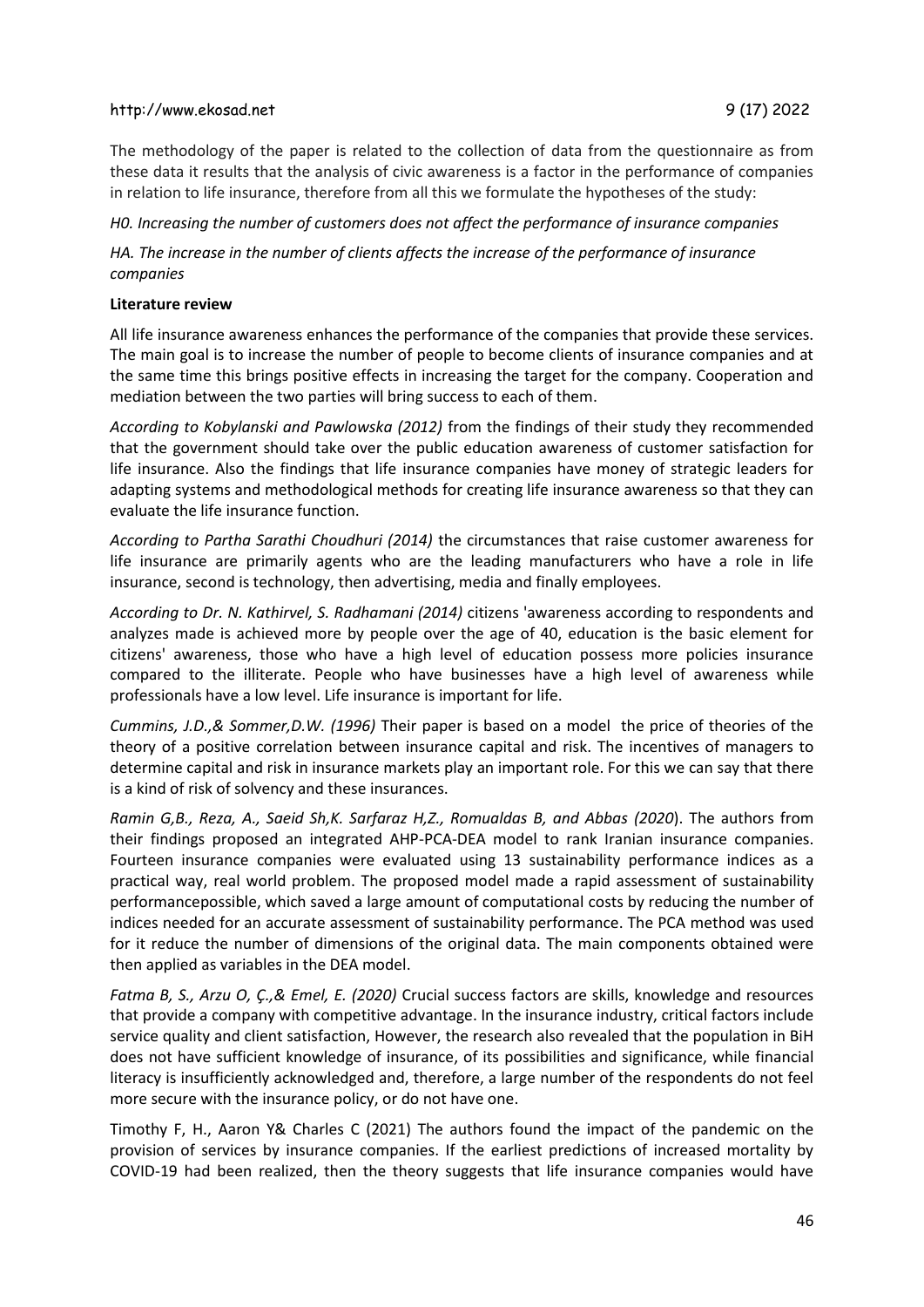been forced to significantly adjust premiums. or life insurance offers to calculate increased risk. Their findings - from an analysis starting with nearly 100 companies and over 800,000 policies - suggest observable minimum adjustments by February 2021. However, they have found evidence that lower price managers increased premiums in response to increased mortality risk. , premiums were increased for unhealthy older smokers, and policies offered to individuals aged 75 and over were variously removed from the market. Overall, these results are consistent with a combination of market competition in life insurance and the prediction of meaningful preventive behavior to curb the spread among vulnerable groups, leading to only modest short-term increases in mortality risk. Their expectation was that market-driven adjustments in the life insurance industry represent some of the most informed expectations on the pandemic path.

#### **Insurance market objectives in Kosovo**

The Insurance Market in Kosovo is a new market, which requires a new organizational structure, which requires not only adaptation of supply and demand but also requires people to realize it in the market.

No matter how stable a market is, it always sets itself a goal for a certain period, or long term. The main objectives of the insurance market are:

- $\triangleright$  The main objective is for the insurance market in Kosovo to increase macroeconomic indicators that make a market developed and successful.
- $\triangleright$  Another objective is from a small market, to develop into a market with global conditions, which means that insurance companies operating the insurance market in Kosovo, to be located outside its territory. So far we have cooperation with three countries: Albania, Macedonia and Bulgaria and the agreement with Turkey is nearing completion.
- $\triangleright$  The Insurance Market in Kosovo offers a not so rich range of products, until 2010 we had only non-life insurance.<sup>3</sup>

#### **Development of Life Insurance in Kosovo**

Life insurance continues to record solid growth, indicating that this market sector remains quite attractive to investors and the expansion of products by existing companies. The Insurance Market in Kosovo remains secure and stable in terms of financial stability requirements.

Life insurance is the combination of saving and insurance. This insurance offers long-term destination savings, which is why it is different from other types of insurance. Then the difference also appears in the fact that life insurance, in any case is placed on the insurance obligation to make the payment of the insurance amount and that after the expiration of the term of the insurance contract or after the death of the insured person, if the death presented during the duration of the insurance.

Life insurance covers: death insurance, survival insurance up to a certain age, or premature death and life insurance with the return of premiums. Life insurance is equivalent to other inherited assets such as home, financial accounts, businesses, etc. Basically, life insurance is a means of distributing financial risk among a large number of people, who pay into a fund, thus minimizing the cost to them. The purpose of insurance companies that offer life insurance is to inform and advise the best people about the benefits of insurance. Unfortunately, our citizens even today know a few things that have to do with insurance in general and life insurance in particular.

Life insurance helps you with many vital issues, such as:

• building a better future

 $\overline{\phantom{a}}$ 

• long-term investment planning

<sup>&</sup>lt;sup>3</sup>Mr.Sc.Gashi Sherif (2011), Analysis of insurance stories, Institute of Statistics "Rahmil Nuhiu" Prishtina pp.191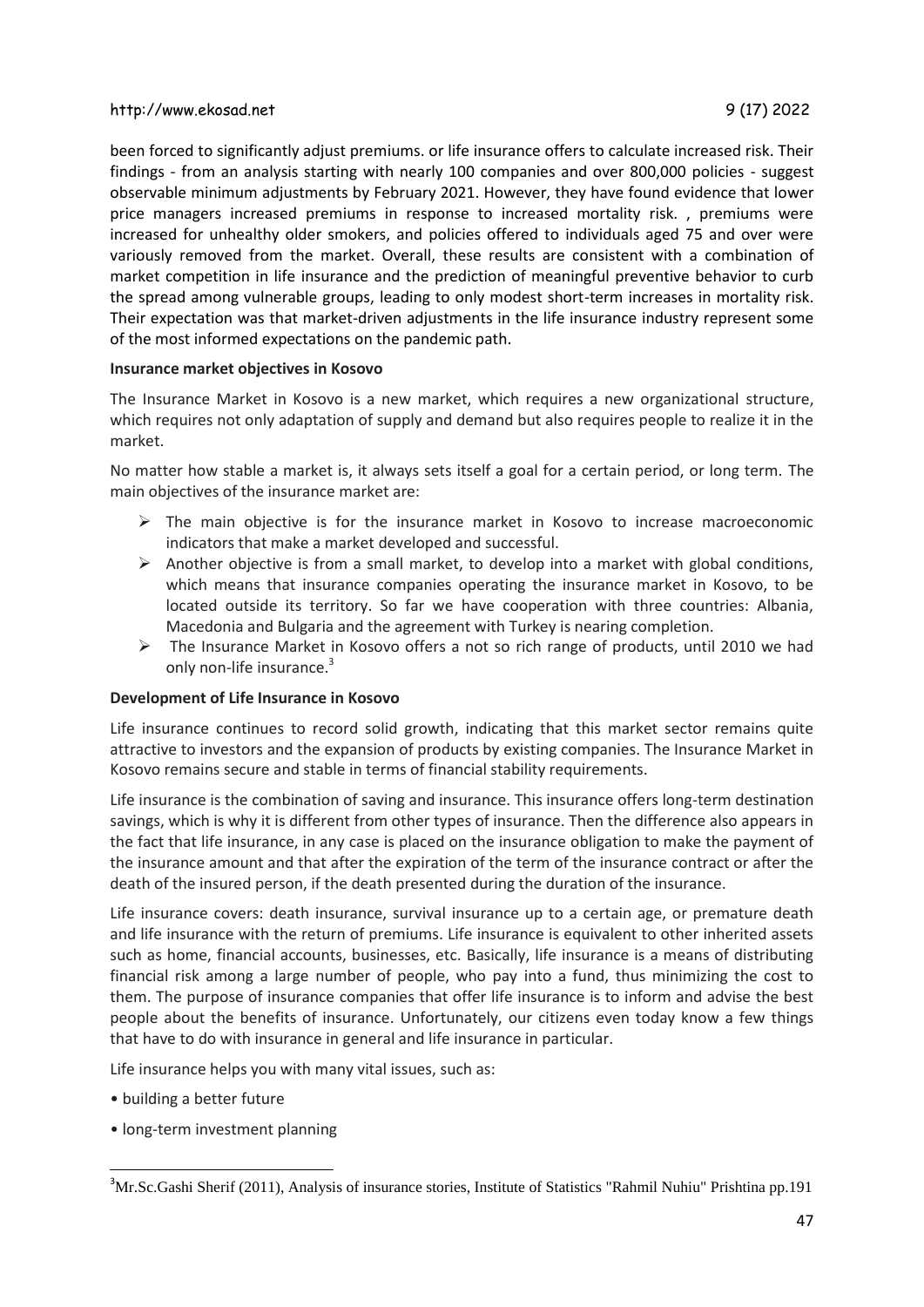- creating funds for children / grandchildren to have advanced school
- pension insurance
- large investments
- repaying loans or debts if you need them.

#### **Insurance sector in Kosovo**

- I. I. Size: The Insurance Sector in Kosovo is growing. The total assets of the sector increased by 13.0% in 2012 and by 1.8% in 2013. But this sector is still very small. Just like in the 2013 fund, the insurance sector ends with only 3.2% of the total assets of the financial system of Kosovo.
- II. II. Number of companies: Of course, there are 13 insurance companies in Kosovo. Ten of them are non-life insurance and 3 of them life insurance. This should be a sufficient number of companies to ensure that there is a good level of competition in the insurance market in Kosovo. The CBK has no restrictions on the number of security companies that may operate in Kosovo. The license criteria from the CBK relate to the quality of the applicants. Nine of the insurance companies currently operating in Kosovo are foreign owned which manage about 67% of the sector's total assets. The other four companies are locally owned which manage about 33% of the system assets.
- III. III. Profits: in 2012, the insurance industry reported a total net loss of 3.1 million euros. In 2013, the industry reported a net loss of 0.3 million. The CBK would be concerned if insurance companies in Kosovo would make excessive profits because then this would mean irregularities or insufficient competition in the market. But the CBK is also concerned when the industry as a whole is at a loss, as this will weaken the financial position of the companies.
- IV. IV. Number of insurance policies: by the end of 2013, the number of insurance policies sold in Kosovo was 814,186, which was an increase of 19.3% compared to last year. Gross written premiums in the Kosovo insurance market, in the fund of 2012 reached the value of 81.5 million euros with an increase of 4.4% compared to the previous year. The activity of insurance companies continued to focus on proper policing, which generated about 54% of all premiums, while the remainder of gross written premiums was secured by will insurance. According to the Central Bank of Kosovo, in 2012 it was initially written gross from the sale of TPL policy in the amount of 44.2 million euros, or 3.4% less than a year earlier. The rest of the first gross writing will be insurance (22.6 million euros or 28% of total premiums) and border insurance (14.7 million euros, or 52.6% more compared to last year). The increase in gross written premiums was accompanied by a high increase in paid claims, which in 2012 reached the value of euro 30.6 million with an annual increase of 14% compared to 2011. The ratio between gross written premiums and paid claims in 2012 it was 37.5%, while in 2011 it was 34.3%, which shows that the number of claims paid has increased faster than the volume received in insurance. The value of premiums received in 2013 was 79.1 million euros, with an increase of 11.8%. The value of claims paid by insurance companies in 2013 increased by 24.4% reaching 38,600,000 euros.

In 2016, the number of life and non-life companies reached 15, of which 9 were foreign companies, the number of units was 516, the concentration rate was 33.3% and the number of employees was 1,614.

In Kosovo, as in English, non-life insurance and life insurance companies are subject to the provisions of various regulations. The main reason for this is that the life insurance business tends to be long term, often covering several decades, while non-lives are usually shorter and shorter.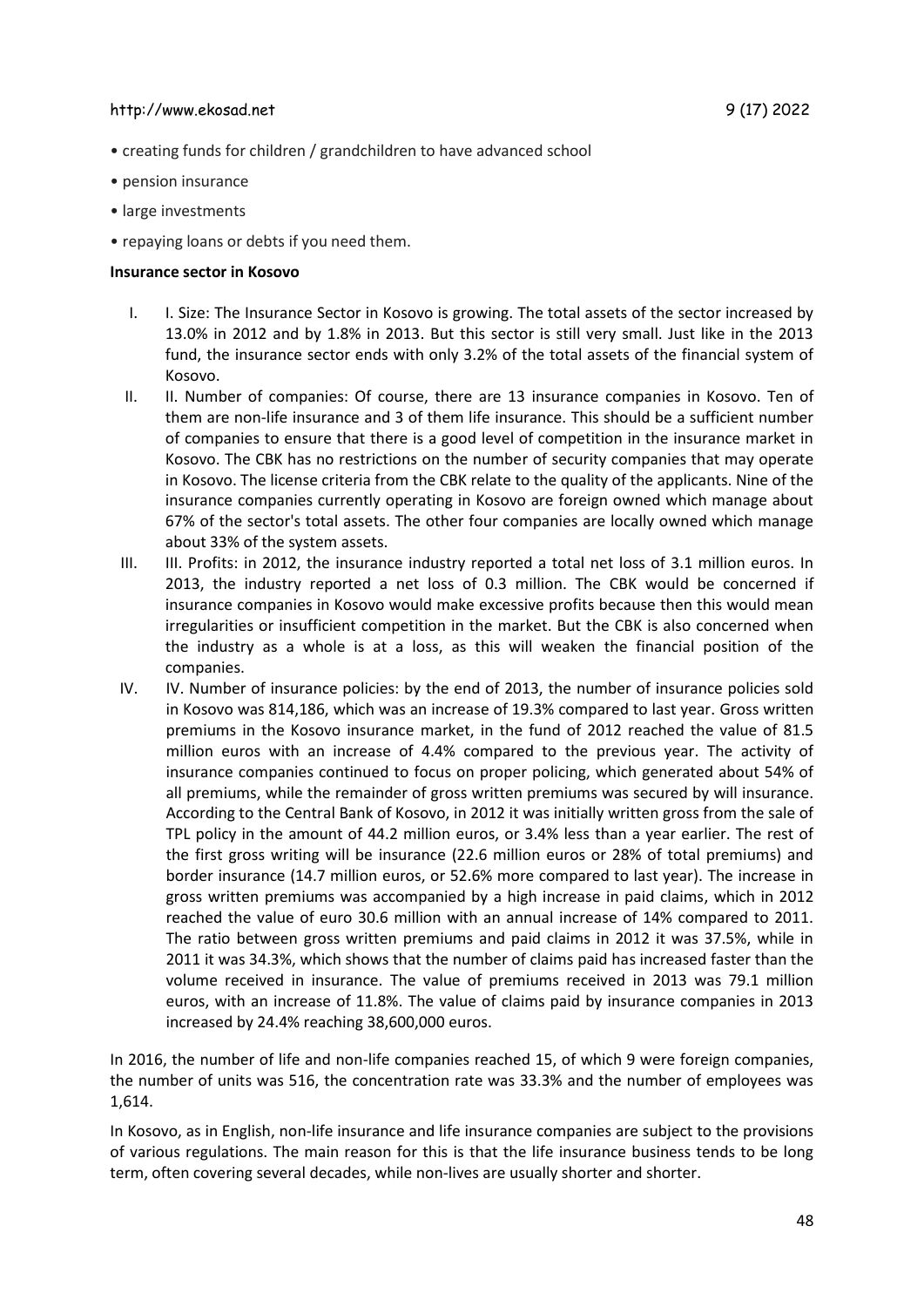The main objectives of licensing and regulatory regulation for insurance companies in Kosovo are: firstly to promote and maintain a sound and reliable insurance industry in Kosovo and secondly, to protect the interests of police holders. In this respect, the objectives of regulating and approving insurance are similar to the objectives of regulating and banks. The only difference is in the case of banks, it is the interests of depositors while in the case of insurance companies, it is the interests of police holders.

## **Forms of life insurance**

## **The basic forms of life insurance are:**

- $\triangleright$  Death insurance with a fixed term of extension (temporary or term insurance) is the safest and oldest form of life insurance. the purpose of this form of insurance is the safe protection of those who are related to insurance.
- $\triangleright$  Lifetime insurance is life insurance in which the amount is paid when the person dies, regardless of when this happens. This is insurance in the full sense of the word, as it is related to the benefit of any particular person.
- $\triangleright$  Insurance of the contracted amount for certification cases this type of life insurance is also risk insurance and in this respect is equal to insurance in case of death. If the insured dies before the contracted term, then the obligation of free insurance of the insurance amount ceases.
- $\triangleright$  Ow Joint insurance (donation insurance) is the insurance for which the insurer pays the amount in case of death or in case of real billing of the insured. The contracted amount for the secure term to be paid, if the insured has left within that term or after the death of the defendant, if the insured dies before the term.
- $\triangleright$  Lease Lease insurance is the type of insurance, in which she is safe with the payment of the lump sum premium with the payment of the premium with this desire to come either his future or the future of her family. The basic forms of life insurance are:
- $\triangleright$  Death insurance with a fixed term of extension (temporary or term insurance) is the safest and oldest form of life insurance. the purpose of this form of insurance is the safe protection of those who are related to insurance.
- $\triangleright$  Lifetime insurance is life insurance in which the amount is paid when the person dies, regardless of when this happens. This is insurance in the full sense of the word, as it is related to the benefit of any particular person.
- $\triangleright$  Insurance of the contracted amount for certification cases this type of life insurance is also risk insurance and in this respect is equal to insurance in case of death. If the insured dies before the contracted term, then the obligation of free insurance of the insurance amount ceases.
- $\triangleright$  Ow Joint insurance (donation insurance) is the insurance for which the insurer pays the amount in case of death or in case of real billing of the insured. The contracted amount for the secure term to be paid, if the insured has left within that term or after the death of the defendant, if the insured dies before the term.
- $\triangleright$  Lease Lease insurance is the type of insurance, in which she is safe with the payment of the lump sum premium with the payment of the premium with this desire to come either his future or the future of her family.<sup>4</sup>

Common features of life insurance:

 $\overline{\phantom{a}}$ 

• Life insurance provides protection and provides financial security to the individual, his family or his activity,

<sup>&</sup>lt;sup>4</sup> Dr.Sc.Bakraçi Xhevat (2007), Risk Management and Insurance Prishtina, pp.267-268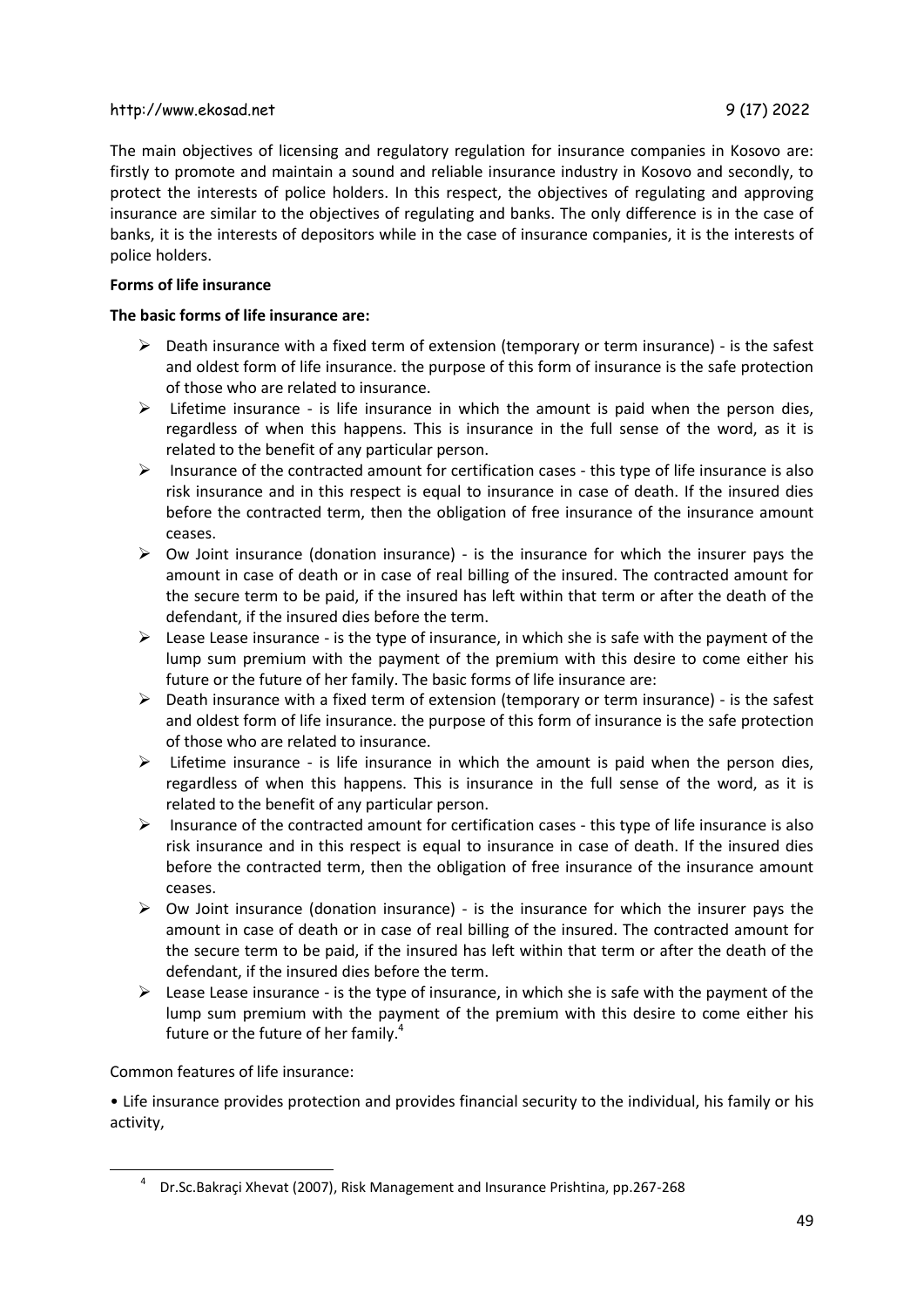• Covers the risk of death, so the risk of death is covered if it occurs during the contracted term of the insurance,

• Fixed premium, in which case the pain of the premium for a long period of insurance is the same,

• Savings component because, in addition to some types of life insurance, savings are also included in these types of insurance.Funksionet e sigurimeve të jetës

*Some of the main functions of life insurance are:*

- *Provide compensation to the heirs after the death of the insured,*
- *Provide compensation for heirs or for security at a certain age.<sup>5</sup>*

| <b>INSURANCE COMPANIES IN KOSOVO 2020</b> |       |
|-------------------------------------------|-------|
| Number of insurance companies<br>1.       | 13    |
| Life                                      | 2     |
| No-life                                   | 11    |
| Of which foreign- owned                   |       |
| Number of units                           | 468   |
| Concentration rate<br>$\mathcal{L}$       | 33.8% |
| Foreign Ownership<br>3.                   | 51.3% |
| <b>Activities</b><br>$\mathbf{A}$         |       |
| Value of Assets<br>5.                     | 208.6 |
| Life                                      | 18.5  |
| No-life                                   | 190.1 |
| Performance and stability                 |       |
| Net income                                | 40.2  |
| Damages Occurred                          | 16.5  |
| Net profites                              | 4.9   |
| <b>KMA</b> (Average Return on Assetes)    | 4.9%  |
| CMC(Average Return on Equity)             | 19.4% |
| Damages paid/ Premiums received           | 51.5% |
| <b>Capital/Assets</b>                     | 27.1% |

*Source:* Insurance Companies Report, July 2020 |

Source: BQK [https://bqk-kos.org/wp-content/uploads/2020/08/Final\\_Sistemi-Financiar\\_Korrik-2020-1-1.pdf](https://bqk-kos.org/wp-content/uploads/2020/08/Final_Sistemi-Financiar_Korrik-2020-1-1.pdf)

During the first year, all insurance companies in the country have created a net profit of about 5 million euros. Compared to the same period of 2019, their profit increased over 7 million euros. In the last report of the Central Bank of Kosovo (CBK) on the financial system, it was seen that the revenues of these companies were 40.2 million euros. In terms of expenses, 16.5 million euros are damages incurred, where the percentage of their payment is 51.5 percent. The report shows that the value of written premiums is 45.4 million euros, of which third party insurance is 24.5 million euros.

#### **Research results**

 $\overline{a}$ 

The research was conducted through an online questionnaire. The questionnaire contained a total of 12 questions. In all of them participated 10 insurance companies which are life insurance services, of which 7 companies received full answers to the questionnaire, while 3 other companies did not respond at all. for the purpose of research the answers received are elaborated in detail, while based on the results obtained are the conclusions and recommendations.

<sup>5</sup> Reliable Insurance Companies, *Life Insurance, functions, characteristic, types and goals*, <http://www.stdatarecovery.com/life-insurance-functions-characteristics-types-and-goals/>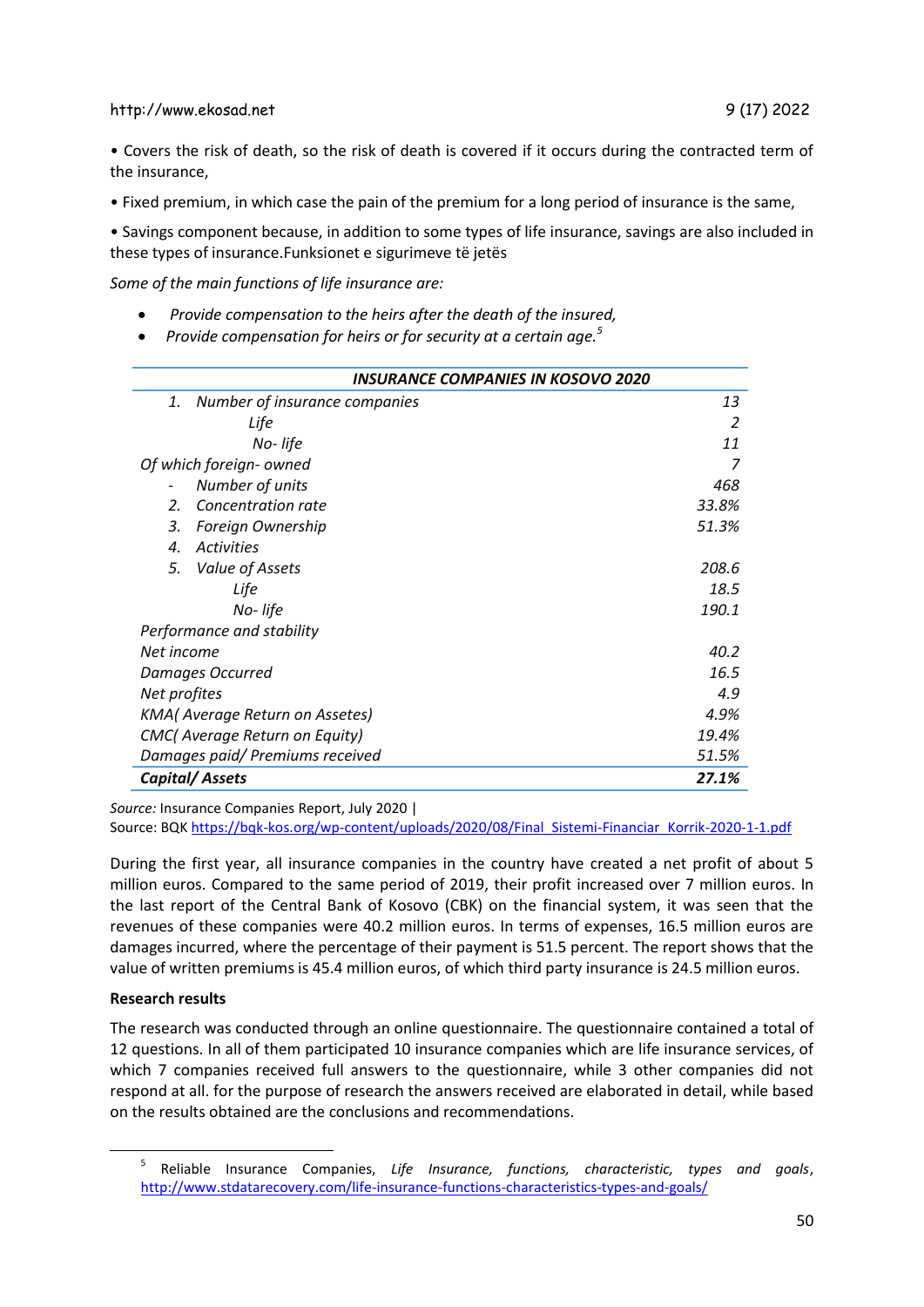| <b>Questions</b>                                                                                                                                             | <b>Answers</b>                                |                                                                            |                                                                          |                               |
|--------------------------------------------------------------------------------------------------------------------------------------------------------------|-----------------------------------------------|----------------------------------------------------------------------------|--------------------------------------------------------------------------|-------------------------------|
| In what year did your company<br>start operating?                                                                                                            | 2010                                          | 2011                                                                       | 2012                                                                     | 2013                          |
|                                                                                                                                                              | 57.2%                                         | 28.6%                                                                      | 14.2%                                                                    | 0%                            |
| In the first year of work with<br>how many clients did you<br>operate?                                                                                       | $5 - 10$                                      | $11 - 15$                                                                  | $16 - 20$                                                                | over 20                       |
|                                                                                                                                                              | 14.3%                                         | 0%                                                                         | 28.6%                                                                    | 57.1%                         |
| How much has the number of<br>clients increased / decreased by<br>making comparisons over the<br>years since you started working<br>as an insurance company? | over/under<br>10%                             | over/under 20%                                                             | over/under 50%                                                           |                               |
|                                                                                                                                                              | 28.6%                                         | 28.6%                                                                      | 42.9%                                                                    |                               |
| How much knowledge do your<br>customers have about life<br>insurance products and<br>services?                                                               | Have't<br>knowledge                           | slightly                                                                   | Sufficiente                                                              | More                          |
|                                                                                                                                                              | 0%                                            | 85.7%                                                                      | 14.3%                                                                    | 0%                            |
| How do you treat your clients as<br>an insurance company?                                                                                                    | Good                                          | Very Good                                                                  | <b>Extremely Good</b>                                                    |                               |
|                                                                                                                                                              | 14.3%                                         | 14.3%                                                                      | 71.4%                                                                    |                               |
| What is the degree of customer<br>satisfaction with the quality of                                                                                           | High                                          | Medium                                                                     | Low                                                                      |                               |
| life insurance services?                                                                                                                                     | 14.3%                                         | 85.7%                                                                      | 0%                                                                       |                               |
| How will you make people<br>aware of these services?                                                                                                         | Through<br>brochures.                         | Through media                                                              | Through social<br>networks                                               | Through<br>sales agents       |
|                                                                                                                                                              | 0%                                            | 14.3%                                                                      | 0%                                                                       | 85.7%                         |
| What are the reasons for raising<br>the awareness of our citizens<br>about the life insurance service?                                                       | Lack of<br>awareness                          | Profits are<br>insufficient                                                | To increase<br>service<br>performance                                    |                               |
|                                                                                                                                                              | 42.9%                                         | 42.9%                                                                      | 14.3%                                                                    |                               |
| What will motivate citizens to<br>buy insurance policies in your<br>company?                                                                                 | Company<br>image                              | High<br>performance                                                        | Obedience by<br>agents through<br>the<br>dissemination of<br>information | Promotion<br>and<br>marketing |
|                                                                                                                                                              | 14.3%                                         | 14.3%                                                                      | 42.9%                                                                    | 28.6%                         |
| How will you convince our<br>citizens to be a client of your<br>insurance company?                                                                           | Through<br>great<br>customer<br>care<br>14.3% | Through<br>additional<br>investments to<br>have high<br>financing<br>42.9% | Being able to<br>understand<br>customer<br>requirements.<br>42.9%        |                               |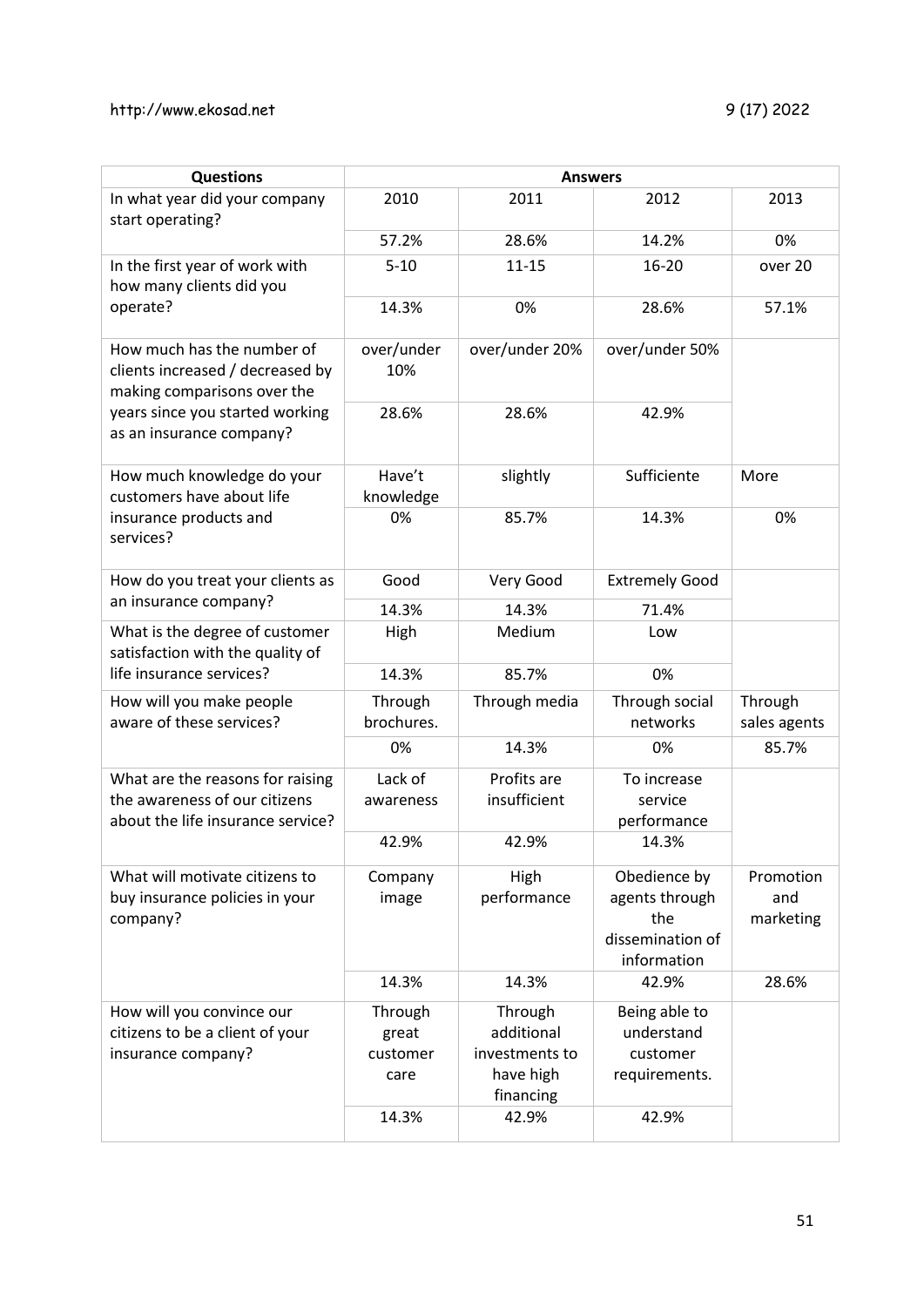In addition to the questions presented in the table above, we have done research in terms of increasing and decreasing the number of clients compared to previous years, where from the results obtained by insurance companies we see that the number of clients has decreased significantly compared to past years due to the opening of new companies which provide life insurance services and as a result of the pandemic.

Since the purpose of the research was to raise public awareness about life insurance services, data analysis based on company responses shows that tailoring customer requirements is the basis for achieving the highest possible performance of the companies providing services. qualitative. About 85.5% of insurance companies have responded that they will make citizens aware of life insurance through sales agents.

#### **Hypothesis testing**

H0 Increasing the number of customers does not affect the performance of insurance companies

HA. Increasing the number of customers does affect the performance of insurance companies

|                             | Mean   | Std. Deviation |  |
|-----------------------------|--------|----------------|--|
| Number of clients           | 2.4286 | .78680         |  |
| Performance of<br>companies | 1.5714 | .97590         |  |

#### **Descriptive Statistics**

#### **Correlations**

|                             |                            | Number of<br>clients | Performance<br>of companies |
|-----------------------------|----------------------------|----------------------|-----------------------------|
| Number of clients           | <b>Pearson Correlation</b> |                      | .062                        |
|                             | Sig. (2-tailed)            |                      | .895                        |
|                             | N                          | 7                    | 7                           |
| Performance of<br>companies | <b>Pearson Correlation</b> | .062                 | 1                           |
|                             | Sig. (2-tailed)            | .895                 |                             |
|                             | N                          |                      |                             |

Therefore, there is a strong positive relationship between the number of clients and the performance of insurance companies. The correlation coefficient is calculated to be r = 0.062. from this we can say that the increase in the number of clients and the performance of insurance companies. So, 89.5% of the changes in the number of customers are justified by the increase or decrease of performance. Since sig (2-tailed) values of 0.895> 0.05 indicate that there is a relationship between the number of clients and the performance of insurance companies, so the Ha hypothesis is accepted and rejected H0.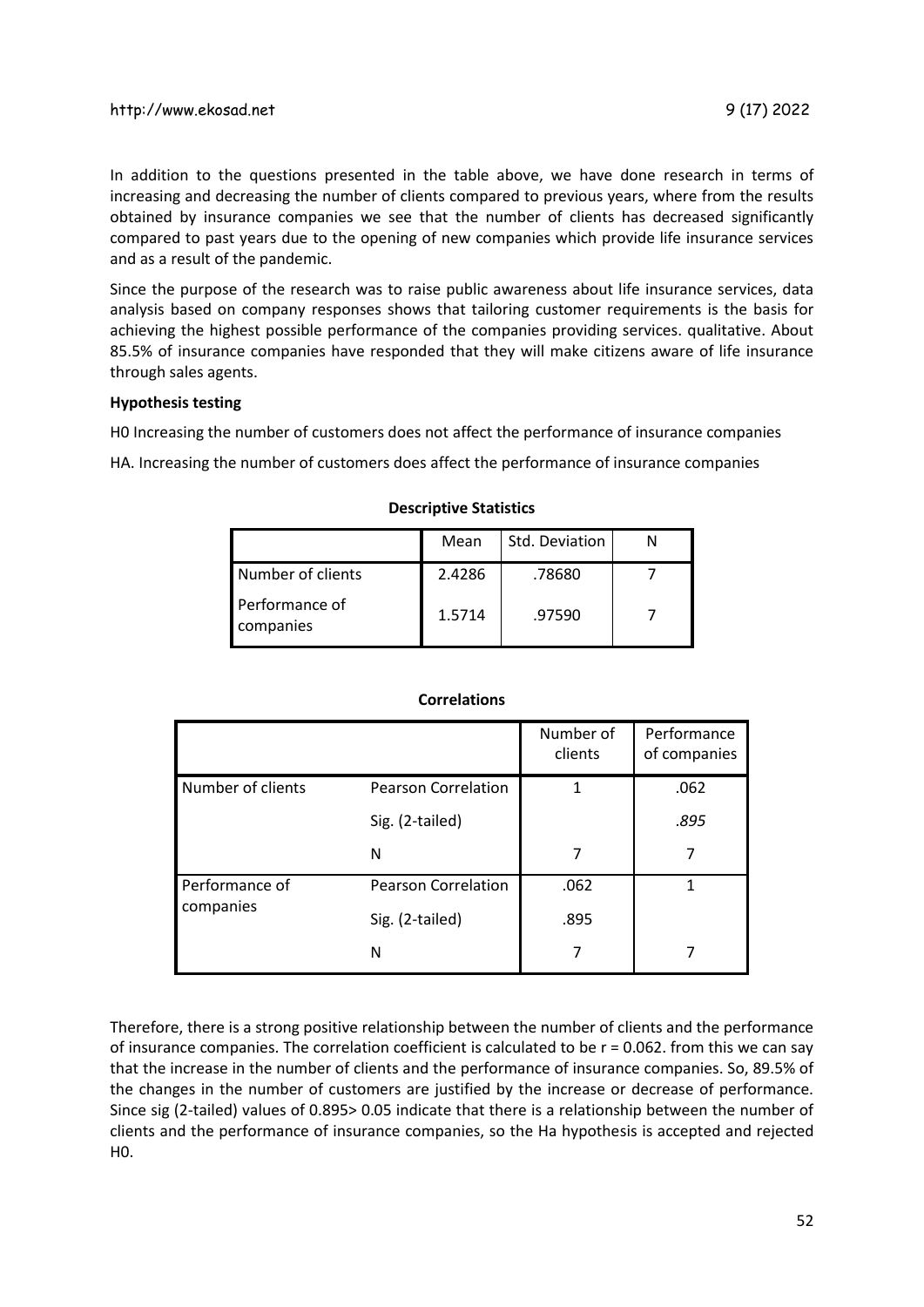# **Conclusions**

Undoubtedly, one of the main components of the financial system of a country's economy is insurance. Insurance is a form of transferring risk of loss from one entity to another in exchange for payment or risk premium. Insurance can be said to play a very important role in promoting financial stability by enabling economic agents to undertake various transactions through the transfer and distribution of risks. In the absence of an insurance system, individuals and businesses invest less in innovation as a result of uncertainty about taking risks. insurance and social development are characterized by social changes and in particular changes in the age structure of the population. The insurance sectors assist the institutions and individuals in risk management, and play an important and critical role in terms of the flow of funds provided to financialmarkets due to the size of the investments made.

From this we can conclude that insurance companies in Kosovo, which are related to the provision of life services, have started operating since 2010, with a satisfactory number of customers. But if we make the comparison after 2010 we see that the number of customers has decreased. This has come as a result of the opening of many new companies which offer these services. Even today citizens still do not have much knowledge about life insurance, which is a challenge for life insurance companies, which offer very few methods for raising awareness of their citizens, but at the same time it is a challenge for citizens who do not know the importance of life insurance. Also, the cost that may seem high for this insurance, makes them reluctant to insure their lives.

The research also provides important results on how life insurance companies will motivate. The companies responded that their motivation would be through reliable information to be provided by sales agents. This research is an important resource for life insurance companies, as well as for citizens because it provides information on how insurance companies can operate to be successful in the insurance market for a long-term sustainable period.

#### **Recommendations**

Consistent with the results of the study, it is necessary to work on the following recommendations:

- $\triangleright$  Increasing life insurance services
- $\triangleright$  Increasing the number of qualified staff in life insurance companies
- $\triangleright$  Have as many companies providing these life connections
- $\triangleright$  Life insurance companies to make as much investment as possible with the aim of increasing the number of customers and also increasing profits for companies.
- $\triangleright$  Training of the staff of life insurance companies about the methods of communication with clients for the provision of these life services.
- $\triangleright$  The sales agents of these companies should be able to communicate as they are of great importance for both the company and their customers
- $\triangleright$  insurance companies to increase claims for insurance claims of clients
- $\triangleright$  to expand the social and life insurance network
- $\triangleright$  insurance companies to be seen as support in favor of the demands of the citizens of a country and those foreign.

#### **References**

- 1. Qehaja, Rr. (2008), Insurer's responsibility to cover some risks related to life and personal accidents
- 2. Klasiq, K.& Andrijanic, I. (2009), Security Basics, Victory University and the Institute of H.Sh. Victory, Prishtina
- 3. Mr.Sc.Gashi, Sh. (2011), Analysis of insurance stories, Institute of Statistics "Rahmil Nuhiu" Prishtina